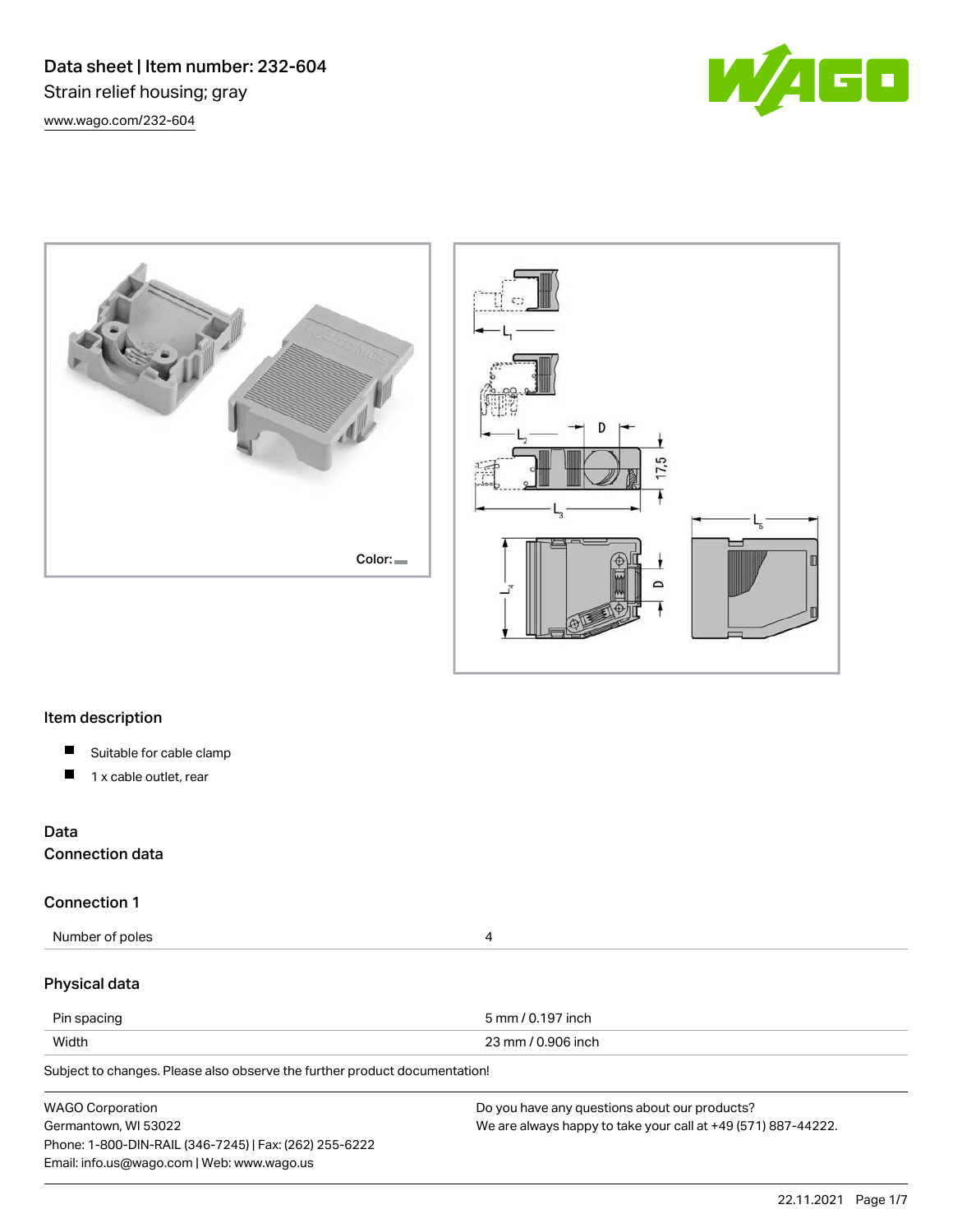[www.wago.com/232-604](http://www.wago.com/232-604)



| Height | 17.5 mm / 0.689 inch |
|--------|----------------------|
| Depth  | 41.5 mm / 1.634 inch |

## Mechanical data

Suitable for standard male and female connectors

#### Material data

| Color                       | gray             |
|-----------------------------|------------------|
| Insulation material         | Polyamide (PA66) |
| Flammability class per UL94 | V0               |
| Fire load                   | 0.174 MJ         |
| Weight                      | 5.8 <sub>g</sub> |

# Commercial data

| Product Group         | 3 (Multi Conn. System) |
|-----------------------|------------------------|
| PU (SPU)              | 25 Stück               |
| Packaging type        | box                    |
| Country of origin     | DE                     |
| <b>GTIN</b>           | 4017332283038          |
| Customs tariff number | 8538908160             |

# Approvals / Certificates

## Country specific Approvals

| Logo                  | Approval                                     | <b>Additional Approval Text</b> | Certificate<br>name |
|-----------------------|----------------------------------------------|---------------------------------|---------------------|
|                       | <b>CSA</b><br>DEKRA Certification B.V.       | C <sub>22.2</sub>               | 1466354             |
| EMA<br>EUR            | <b>KEMA/KEUR</b><br>DEKRA Certification B.V. | EN 61984                        | 2190761.01          |
| <b>Ship Approvals</b> |                                              |                                 | Certificate         |

| Logo | Approval                    | Additional Approval Text | <b>VULLIVULV</b><br>name |
|------|-----------------------------|--------------------------|--------------------------|
|      | ABS                         | -                        | 19-                      |
|      | American Bureau of Shipping |                          | HG15869876-              |

Subject to changes. Please also observe the further product documentation!

WAGO Corporation Germantown, WI 53022 Phone: 1-800-DIN-RAIL (346-7245) | Fax: (262) 255-6222 Email: info.us@wago.com | Web: www.wago.us Do you have any questions about our products? We are always happy to take your call at +49 (571) 887-44222.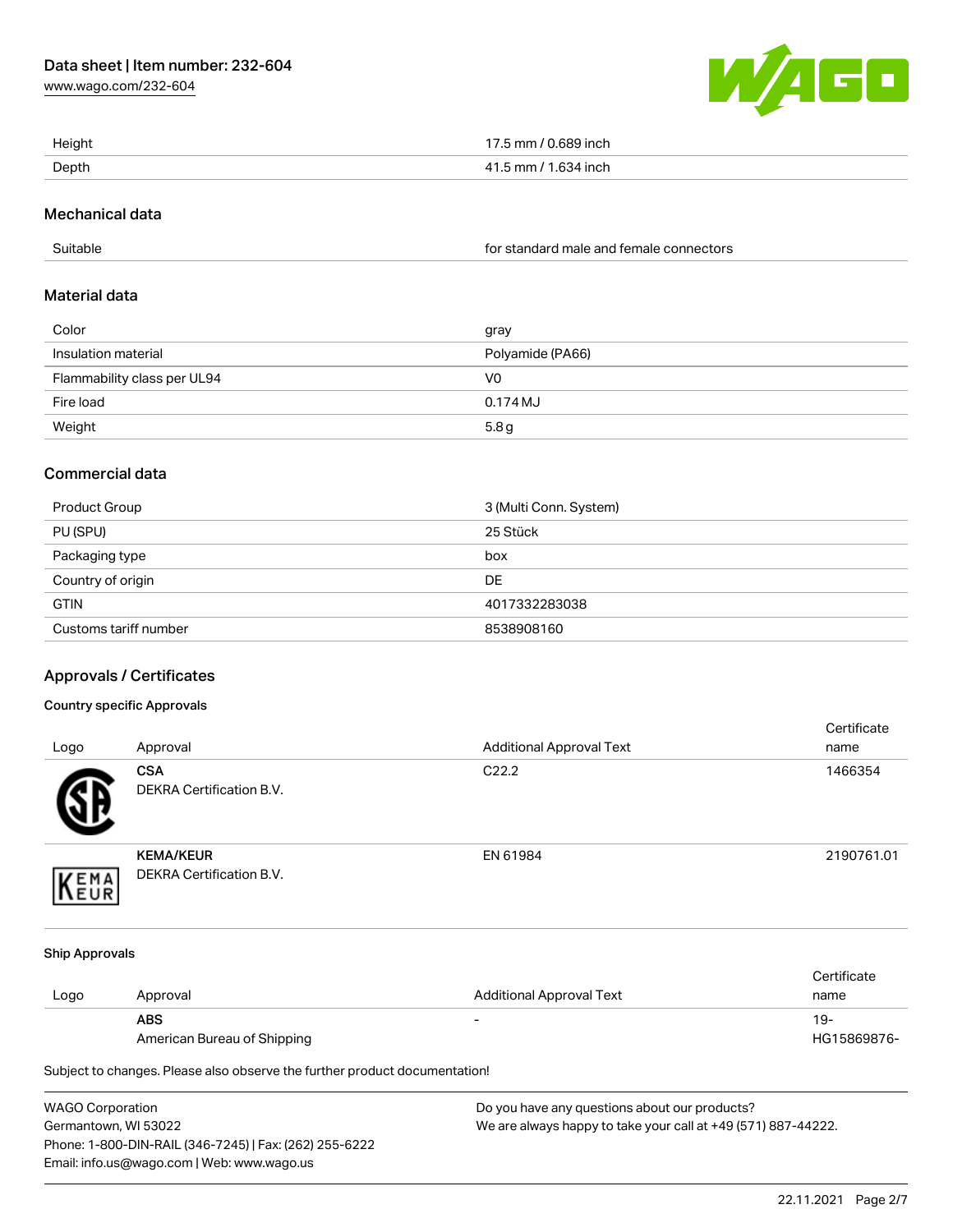

#### UL-Approvals

| Logo                | Approval                                       | <b>Additional Approval Text</b> | Certificate<br>name   |
|---------------------|------------------------------------------------|---------------------------------|-----------------------|
|                     | UL                                             | <b>UL 1059</b>                  | E45172                |
|                     | Underwriters Laboratories Inc.                 |                                 |                       |
|                     |                                                |                                 |                       |
|                     | <b>UR</b>                                      | <b>UL 1977</b>                  | E45171                |
|                     | Underwriters Laboratories Inc.                 |                                 |                       |
|                     |                                                |                                 |                       |
|                     | <b>Optional accessories</b>                    |                                 |                       |
| Mounting            |                                                |                                 |                       |
|                     | Mounting accessories                           |                                 |                       |
|                     | Item no.: 209-173                              |                                 | www.wago.com/209-173  |
|                     | Fixing screw; for cable clamp; 7 or more poles |                                 |                       |
| Other               |                                                |                                 |                       |
|                     | Item no.: 209-176                              |                                 |                       |
|                     | Fixing screws; for cable clamp; 4- to 6-pole   |                                 | www.wago.com/209-176  |
|                     | Item no.: 209-177                              |                                 |                       |
|                     | Cable clamp; for strain relief; 4- to 6-pole   |                                 | www.wago.com/209-177  |
| Marking accessories |                                                |                                 |                       |
| Marker              |                                                |                                 |                       |
| $\theta$            | Item no.: 2009-115/000-002                     |                                 | www.wago.com/2009-115 |

Item no.: 2009-115/000-002  $\bullet$ WMB-Inline; for Smart Printer; 1500 pieces on roll; stretchable 5 - 5.2 mm; plain; snap-on type; yellow [/000-002](http://www.wago.com/2009-115/000-002)

Item no.: 2009-115/000-007 WMB-Inline; for Smart Printer; 1500 pieces on roll; stretchable 5 - 5.2 mm; plain; snap-on type; gray [www.wago.com/2009-115](http://www.wago.com/2009-115/000-007) [/000-007](http://www.wago.com/2009-115/000-007) Item no.: 2009-115/000-017 WMB-Inline; for Smart Printer; 1500 pieces on roll; stretchable 5 - 5.2 mm; plain; snap-on type; light green [www.wago.com/2009-115](http://www.wago.com/2009-115/000-017) [/000-017](http://www.wago.com/2009-115/000-017)

Subject to changes. Please also observe the further product documentation!

WAGO Corporation Germantown, WI 53022 Phone: 1-800-DIN-RAIL (346-7245) | Fax: (262) 255-6222 Email: info.us@wago.com | Web: www.wago.us Do you have any questions about our products? We are always happy to take your call at +49 (571) 887-44222.



PDA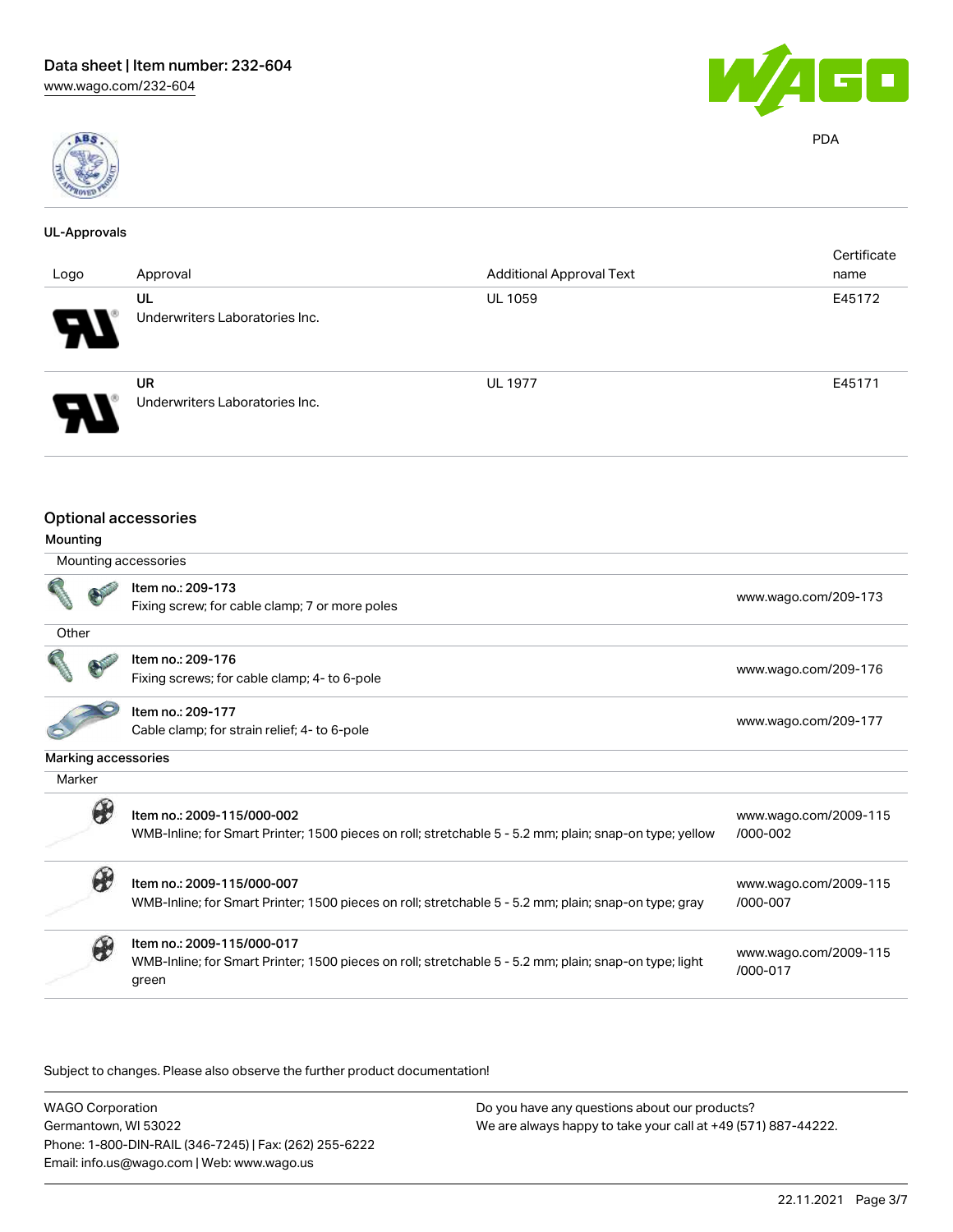# Data sheet | Item number: 232-604

[www.wago.com/232-604](http://www.wago.com/232-604)



[www.wago.com/2009-115](http://www.wago.com/2009-115/000-023)

[/000-023](http://www.wago.com/2009-115/000-023)



#### Item no.: 2009-115/000-023

WMB-Inline; for Smart Printer; 1500 pieces on roll; stretchable 5 - 5.2 mm; plain; snap-on type; green

| B        | Item no.: 2009-115/000-024<br>WMB-Inline; for Smart Printer; 1500 pieces on roll; stretchable 5 - 5.2 mm; plain; snap-on type; violet                      | www.wago.com/2009-115<br>/000-024 |
|----------|------------------------------------------------------------------------------------------------------------------------------------------------------------|-----------------------------------|
| H        | Item no.: 2009-115<br>WMB-Inline; for Smart Printer; 1500 pieces on roll; stretchable 5 - 5.2 mm; plain; snap-on type; white                               | www.wago.com/2009-115             |
|          | Item no.: 793-5501/000-007<br>WMB marking card; as card; for terminal block width 5 - 17.5 mm; stretchable 5 - 5.2 mm; plain; snap-on<br>type; gray        | www.wago.com/793-5501<br>/000-007 |
|          | Item no.: 793-5501/000-012<br>WMB marking card; as card; for terminal block width 5 - 17.5 mm; stretchable 5 - 5.2 mm; plain; snap-on<br>type; orange      | www.wago.com/793-5501<br>/000-012 |
|          | Item no.: 793-5501/000-014<br>WMB marking card; as card; for terminal block width 5 - 17.5 mm; stretchable 5 - 5.2 mm; plain; snap-on<br>type; brown       | www.wago.com/793-5501<br>/000-014 |
|          | Item no.: 793-5501/000-017<br>WMB marking card; as card; for terminal block width 5 - 17.5 mm; stretchable 5 - 5.2 mm; plain; snap-on<br>type; green       | www.wago.com/793-5501<br>/000-017 |
|          | Item no.: 793-5501/000-023<br>WMB marking card; as card; for terminal block width 5 - 17.5 mm; stretchable 5 - 5.2 mm; plain; snap-on<br>type; light green | www.wago.com/793-5501<br>/000-023 |
|          | Item no.: 793-5501/000-024<br>WMB marking card; as card; for terminal block width 5 - 17.5 mm; stretchable 5 - 5.2 mm; plain; snap-on<br>type; violet      | www.wago.com/793-5501<br>/000-024 |
| m<br>111 | Item no.: 793-501/000-002<br>WMB marking card; as card; not stretchable; plain; snap-on type; yellow                                                       | www.wago.com/793-501<br>/000-002  |
|          | Item no.: 793-501/000-007<br>WMB marking card; as card; not stretchable; plain; snap-on type; gray                                                         | www.wago.com/793-501<br>/000-007  |

Subject to changes. Please also observe the further product documentation!

WAGO Corporation Germantown, WI 53022 Phone: 1-800-DIN-RAIL (346-7245) | Fax: (262) 255-6222 Email: info.us@wago.com | Web: www.wago.us Do you have any questions about our products? We are always happy to take your call at +49 (571) 887-44222.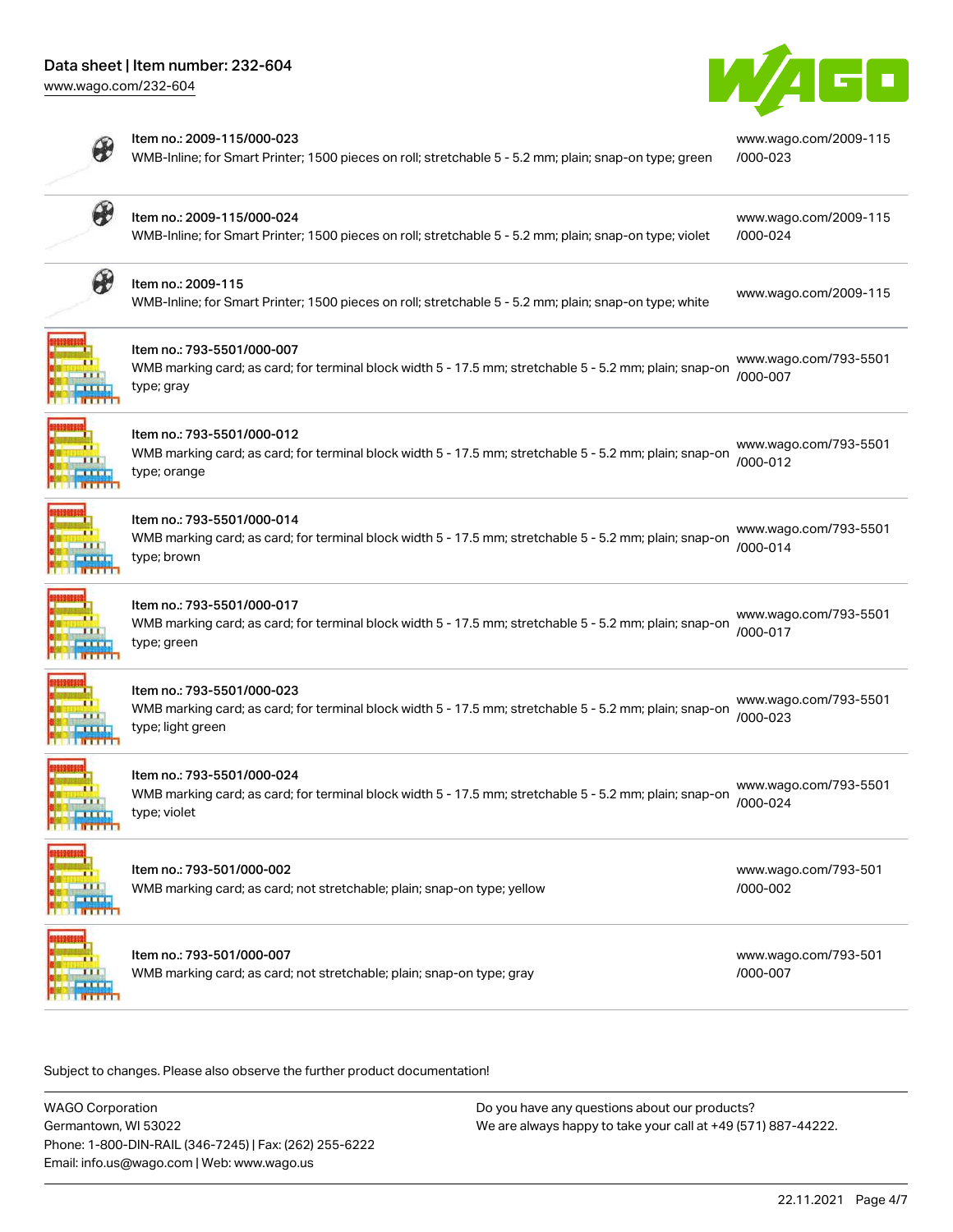# Data sheet | Item number: 232-604

[www.wago.com/232-604](http://www.wago.com/232-604)



#### Item no.: 793-501/000-017



|                         | WMB marking card; as card; not stretchable; plain; snap-on type; light green                                                                                       | www.wago.com/793-501<br>/000-017  |
|-------------------------|--------------------------------------------------------------------------------------------------------------------------------------------------------------------|-----------------------------------|
|                         | Item no.: 793-501/000-012<br>WMB marking card; as card; not stretchable; plain; snap-on type; orange                                                               | www.wago.com/793-501<br>/000-012  |
|                         | Item no.: 793-501/000-023<br>WMB marking card; as card; not stretchable; plain; snap-on type; green                                                                | www.wago.com/793-501<br>/000-023  |
|                         | Item no.: 793-501/000-006<br>WMB marking card; as card; not stretchable; plain; snap-on type; blue                                                                 | www.wago.com/793-501<br>/000-006  |
|                         | Item no.: 793-501/000-005<br>WMB marking card; as card; not stretchable; plain; snap-on type; red                                                                  | www.wago.com/793-501<br>/000-005  |
|                         | Item no.: 793-501<br>WMB marking card; as card; not stretchable; plain; snap-on type; white                                                                        | www.wago.com/793-501              |
|                         | Item no.: 793-501/000-024<br>WMB marking card; as card; not stretchable; plain; snap-on type; violet                                                               | www.wago.com/793-501<br>/000-024  |
|                         | Item no.: 793-5501/000-005<br>WMB marking card; as card; for terminal block width 5 - 17.5 mm; stretchable 5 - 5.2 mm; plain; snap-on<br>type; red                 | www.wago.com/793-5501<br>/000-005 |
| n a mitin               | Item no.: 793-5501/000-002<br>WMB marking card; as card; for terminal block width 5 - 17.5 mm; stretchable 5 - 5.2 mm; plain; snap-on<br>type; yellow              | www.wago.com/793-5501<br>/000-002 |
| 111<br><b>SHAMMLERS</b> | Item no.: 793-5501/000-006<br>WMB marking card; as card; for terminal block width 5 - 17.5 mm; stretchable 5 - 5.2 mm; plain; snap-on<br>type; blue                | www.wago.com/793-5501<br>/000-006 |
|                         | Item no.: 793-5501<br>WMB marking card; as card; for terminal block width 5 - 17.5 mm; stretchable 5 - 5.2 mm; plain; snap-on www.wago.com/793-5501<br>type; white |                                   |

Subject to changes. Please also observe the further product documentation!

WAGO Corporation Germantown, WI 53022 Phone: 1-800-DIN-RAIL (346-7245) | Fax: (262) 255-6222 Email: info.us@wago.com | Web: www.wago.us

Do you have any questions about our products? We are always happy to take your call at +49 (571) 887-44222.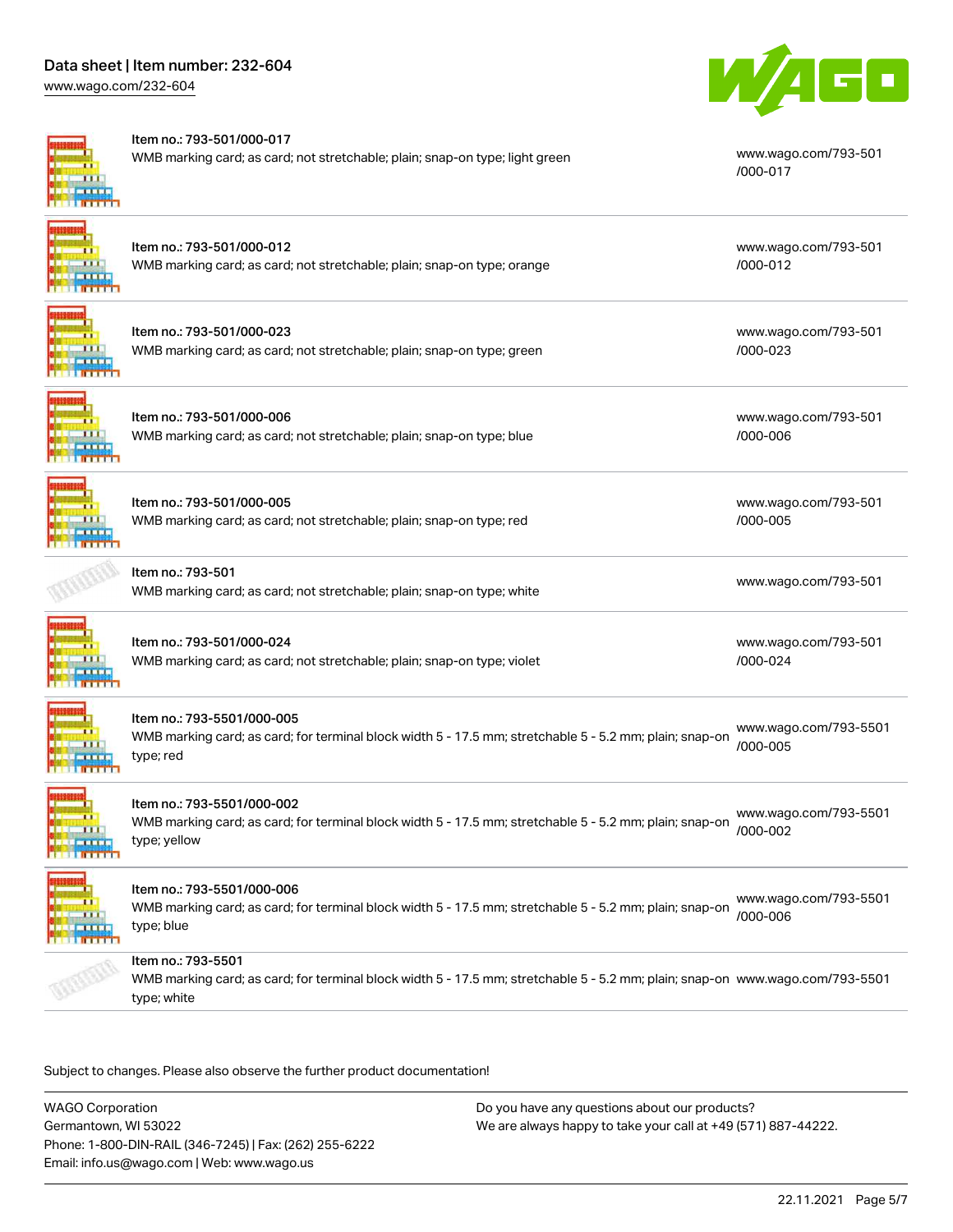

 $\boldsymbol{\theta}$ 

| ltem no.: 2009-115/000-012                                                                              |                       |
|---------------------------------------------------------------------------------------------------------|-----------------------|
| WMB-Inline; for Smart Printer; 1500 pieces on roll; stretchable 5 - 5.2 mm; plain; snap-on type; orange | www.wago.com/2009-115 |
|                                                                                                         | /000-012              |

|                               | $\boldsymbol{\theta}$<br>Item no.: 2009-115/000-006<br>WMB-Inline; for Smart Printer; 1500 pieces on roll; stretchable 5 - 5.2 mm; plain; snap-on type; blue |            | www.wago.com/2009-115<br>/000-006 |          |
|-------------------------------|--------------------------------------------------------------------------------------------------------------------------------------------------------------|------------|-----------------------------------|----------|
| <b>Downloads</b>              |                                                                                                                                                              |            |                                   |          |
| Documentation                 |                                                                                                                                                              |            |                                   |          |
| <b>Additional Information</b> |                                                                                                                                                              |            |                                   |          |
| Technical explanations        |                                                                                                                                                              | 2019 Apr 3 | pdf<br>2.0 MB                     | Download |
| <b>CAD</b> files              |                                                                                                                                                              |            |                                   |          |
| CAD data                      |                                                                                                                                                              |            |                                   |          |
| 2D/3D Models 232-604          |                                                                                                                                                              |            | <b>URL</b>                        | Download |
| CAE data                      |                                                                                                                                                              |            |                                   |          |
|                               | EPLAN Data Portal 232-604                                                                                                                                    |            | URL                               | Download |
| ZUKEN Portal 232-604          |                                                                                                                                                              |            | URL                               | Download |
|                               | <b>Environmental Product Compliance</b>                                                                                                                      |            |                                   |          |
| <b>Compliance Search</b>      |                                                                                                                                                              |            |                                   |          |
|                               |                                                                                                                                                              |            |                                   |          |
|                               | Environmental Product Compliance 232-604                                                                                                                     |            | URL                               | Download |
| Strain relief housing; gray   |                                                                                                                                                              |            |                                   |          |

# Installation Notes

Installation

Subject to changes. Please also observe the further product documentation!

WAGO Corporation Germantown, WI 53022 Phone: 1-800-DIN-RAIL (346-7245) | Fax: (262) 255-6222 Email: info.us@wago.com | Web: www.wago.us

Do you have any questions about our products? We are always happy to take your call at +49 (571) 887-44222.